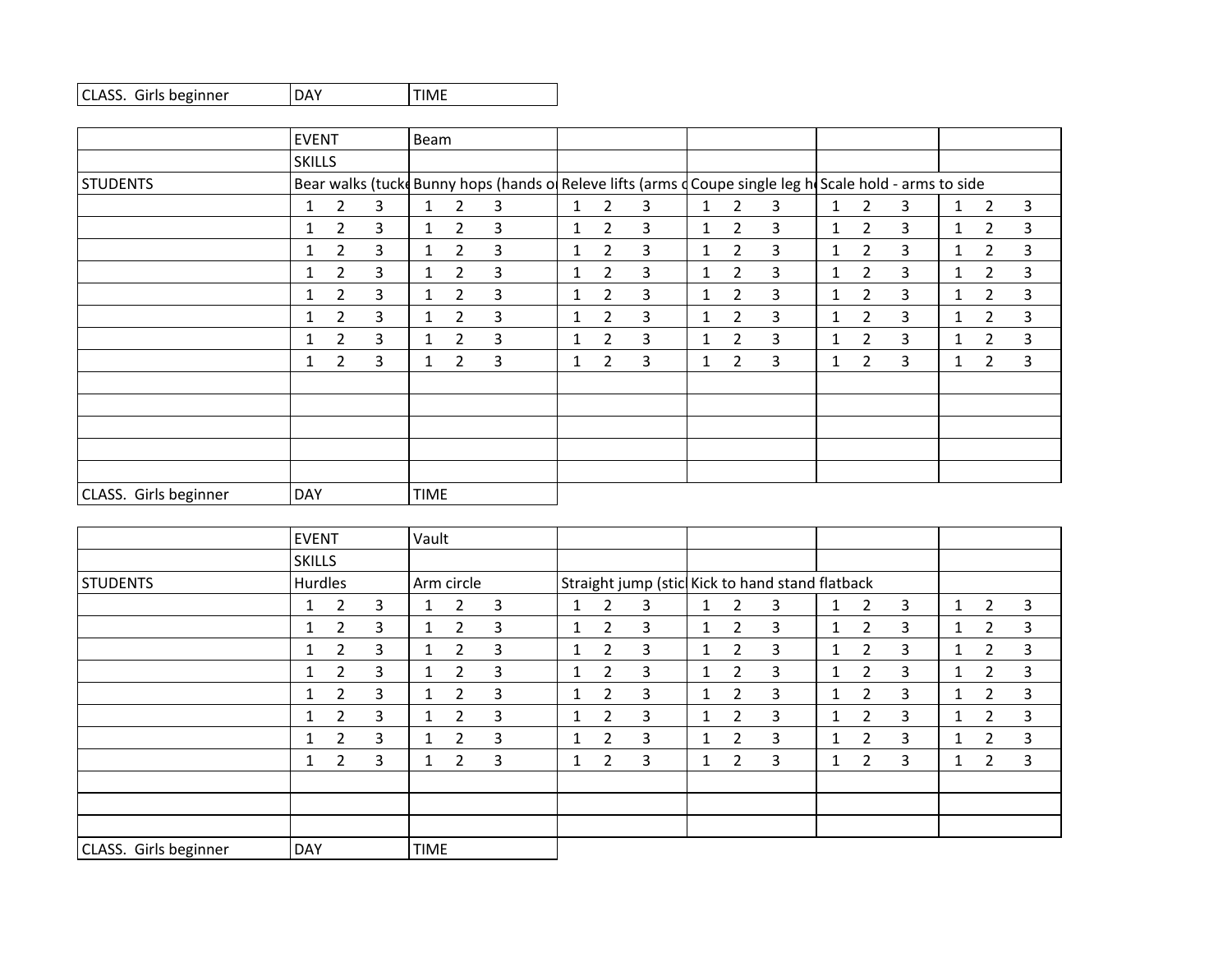|                 | <b>EVENT</b>   |                |                | Floor        |                                      |                |              |                |                |              |                      |                |              |                |                |                              |                |                         |
|-----------------|----------------|----------------|----------------|--------------|--------------------------------------|----------------|--------------|----------------|----------------|--------------|----------------------|----------------|--------------|----------------|----------------|------------------------------|----------------|-------------------------|
|                 | <b>SKILLS</b>  |                |                |              |                                      |                |              |                |                |              |                      |                |              |                |                |                              |                |                         |
| <b>STUDENTS</b> |                |                |                |              | tands against the Cartwheel to lunge |                |              | Forward roll   |                |              | <b>Backward roll</b> |                |              |                |                | Chasse (forward) Split jumps |                |                         |
|                 | 1              | $\overline{2}$ | 3              | $\mathbf{1}$ | $\overline{2}$                       | 3              | $\mathbf{1}$ | $\overline{2}$ | 3              | 1            | $\overline{2}$       | 3              | 1            | $\overline{2}$ | $\overline{3}$ | $\mathbf{1}$                 | $\overline{2}$ | $\mathbf{3}$            |
|                 | $\mathbf{1}$   | $\overline{2}$ | $\overline{3}$ | $\mathbf{1}$ | $\overline{2}$                       | $\overline{3}$ | $\mathbf{1}$ | $\overline{2}$ | $\overline{3}$ | $\mathbf{1}$ | $\overline{2}$       | 3              | $\mathbf 1$  | $\overline{2}$ | $\overline{3}$ | $\mathbf{1}$                 | $\overline{2}$ | 3                       |
|                 | $\mathbf{1}$   | $\overline{2}$ | 3              | $\mathbf{1}$ | $\overline{2}$                       | 3              | $\mathbf{1}$ | $\overline{2}$ | 3              | $\mathbf{1}$ | $\overline{2}$       | 3              | $\mathbf{1}$ | $\overline{2}$ | $\overline{3}$ | $\mathbf{1}$                 | $\overline{2}$ | $\overline{3}$          |
|                 | 1              | $\overline{2}$ | $\overline{3}$ | $\mathbf{1}$ | $\overline{2}$                       | $\overline{3}$ | $\mathbf{1}$ | $\overline{2}$ | $\overline{3}$ | $\mathbf{1}$ | $\overline{2}$       | 3              | $\mathbf{1}$ | $\overline{2}$ | $\overline{3}$ | $\mathbf{1}$                 | $\overline{2}$ | $\overline{\mathbf{3}}$ |
|                 | 1              | $\overline{2}$ | $\overline{3}$ | $\mathbf{1}$ | $\overline{2}$                       | $\overline{3}$ | $\mathbf{1}$ | $\overline{2}$ | $\overline{3}$ | $\mathbf{1}$ | $\overline{2}$       | 3              | $\mathbf{1}$ | $\overline{2}$ | $\overline{3}$ | $\mathbf{1}$                 | $\overline{2}$ | $\overline{3}$          |
|                 | $\mathbf{1}$   | $\overline{2}$ | $\overline{3}$ | $\mathbf{1}$ | $\overline{2}$                       | $\overline{3}$ | $\mathbf{1}$ | $\overline{2}$ | 3              | $\mathbf{1}$ | $\overline{2}$       | 3              | $\mathbf{1}$ | $\overline{2}$ | $\overline{3}$ | $\mathbf{1}$                 | $\overline{2}$ | $\overline{\mathbf{3}}$ |
|                 | $\mathbf{1}$   | $\overline{2}$ | $\overline{3}$ | $\mathbf{1}$ | $\overline{2}$                       | $\overline{3}$ | $\mathbf{1}$ | $\overline{2}$ | $\overline{3}$ | $\mathbf{1}$ | $\overline{2}$       | 3              | $\mathbf{1}$ | $2^{\circ}$    | $\overline{3}$ | $\mathbf{1}$                 | $\overline{2}$ | $\overline{3}$          |
|                 | 1              | $\overline{2}$ | $\overline{3}$ | $\mathbf{1}$ | $\overline{2}$                       | $\overline{3}$ | $\mathbf{1}$ | $\overline{2}$ | $\overline{3}$ | 1            | $\overline{2}$       | $\overline{3}$ | $\mathbf{1}$ | $2^{\circ}$    | $\overline{3}$ | $\mathbf{1}$                 | $\overline{2}$ | $\overline{3}$          |
|                 |                |                |                |              |                                      |                |              |                |                |              |                      |                |              |                |                |                              |                |                         |
|                 |                |                |                |              |                                      |                |              |                |                |              |                      |                |              |                |                |                              |                |                         |
|                 |                |                |                |              |                                      |                |              |                |                |              |                      |                |              |                |                |                              |                |                         |
|                 |                |                |                |              |                                      |                |              |                |                |              |                      |                |              |                |                |                              |                |                         |
|                 |                |                |                |              |                                      |                |              |                |                |              |                      |                |              |                |                |                              |                |                         |
|                 | <b>SKILLS</b>  |                |                |              |                                      |                |              |                |                |              |                      |                |              |                |                |                              |                |                         |
| <b>STUDENTS</b> | <b>Bridges</b> |                |                |              |                                      |                |              |                |                |              |                      |                |              |                |                |                              |                |                         |
|                 | $\mathbf{1}$   | $\overline{2}$ | $\overline{3}$ | $\mathbf{1}$ | $\overline{2}$                       | 3              | $\mathbf{1}$ | $\overline{2}$ | $\overline{3}$ | $\mathbf{1}$ | $\overline{2}$       | 3              | $\mathbf 1$  | $\overline{2}$ | $\overline{3}$ | $\mathbf{1}$                 | $\overline{2}$ | $\overline{3}$          |
|                 | $\mathbf{1}$   | $\overline{2}$ | 3              | $\mathbf{1}$ | $\overline{2}$                       | $\mathbf{3}$   | $\mathbf{1}$ | $\overline{2}$ | $\mathbf{3}$   | $\mathbf{1}$ | $\overline{2}$       | $\mathbf{3}$   | $\mathbf{1}$ | $\overline{2}$ | $\mathbf{3}$   | $\mathbf{1}$                 | $\overline{2}$ | $\overline{3}$          |
|                 | 1              | $\overline{2}$ | 3              | $\mathbf{1}$ | $\overline{2}$                       | 3              | $\mathbf{1}$ | $\overline{2}$ | 3              | $\mathbf{1}$ | $\overline{2}$       | 3              | $\mathbf{1}$ | $\overline{2}$ | $\overline{3}$ | $\mathbf{1}$                 | $\overline{2}$ | 3                       |
|                 | 1              | $\overline{2}$ | $\overline{3}$ | 1            | $\overline{2}$                       | $\overline{3}$ | $\mathbf{1}$ | $\overline{2}$ | 3              | $\mathbf{1}$ | $\overline{2}$       | $\overline{3}$ | $\mathbf{1}$ | $\overline{2}$ | $\overline{3}$ | $\mathbf{1}$                 | $\overline{2}$ | $\overline{3}$          |
|                 | $\mathbf{1}$   | $\overline{2}$ | $\overline{3}$ | $\mathbf{1}$ | $\overline{2}$                       | $\overline{3}$ | $\mathbf{1}$ | $\overline{2}$ | 3              | $\mathbf{1}$ | $\overline{2}$       | 3              | $\mathbf{1}$ | $\overline{2}$ | $\overline{3}$ | $\mathbf{1}$                 | $\overline{2}$ | $\overline{\mathbf{3}}$ |
|                 | $\mathbf{1}$   | $\overline{2}$ | $\overline{3}$ | $\mathbf{1}$ | $\overline{2}$                       | $\overline{3}$ | $\mathbf{1}$ | $\overline{2}$ | $\overline{3}$ | $\mathbf{1}$ | $\overline{2}$       | $\overline{3}$ | $\mathbf{1}$ | $2^{\circ}$    | $\overline{3}$ | $\mathbf{1}$                 | $\overline{2}$ | $\overline{3}$          |
|                 | 1              | $\overline{2}$ | 3              | 1            | $\overline{2}$                       | $\overline{3}$ | 1            | $\overline{2}$ | 3              | $\mathbf{1}$ | $\overline{2}$       | $\overline{3}$ | $\mathbf{1}$ | $\overline{2}$ | $\overline{3}$ | $\mathbf{1}$                 | $\overline{2}$ | $\overline{3}$          |
|                 | $\mathbf{1}$   | $\overline{2}$ | $\overline{3}$ | $\mathbf{1}$ | $\overline{2}$                       | $\overline{3}$ | $\mathbf{1}$ | $\overline{2}$ | $\overline{3}$ | 1            | $\overline{2}$       | 3              | $\mathbf{1}$ | $\overline{2}$ | $\overline{3}$ | $\mathbf{1}$                 | $\overline{2}$ | $\overline{3}$          |
|                 |                |                |                |              |                                      |                |              |                |                |              |                      |                |              |                |                |                              |                |                         |
|                 |                |                |                |              |                                      |                |              |                |                |              |                      |                |              |                |                |                              |                |                         |
|                 |                |                |                |              |                                      |                |              |                |                |              |                      |                |              |                |                |                              |                |                         |

| CLASS. Girls beginner | l DAY | <b>ITIME</b> |
|-----------------------|-------|--------------|
|-----------------------|-------|--------------|